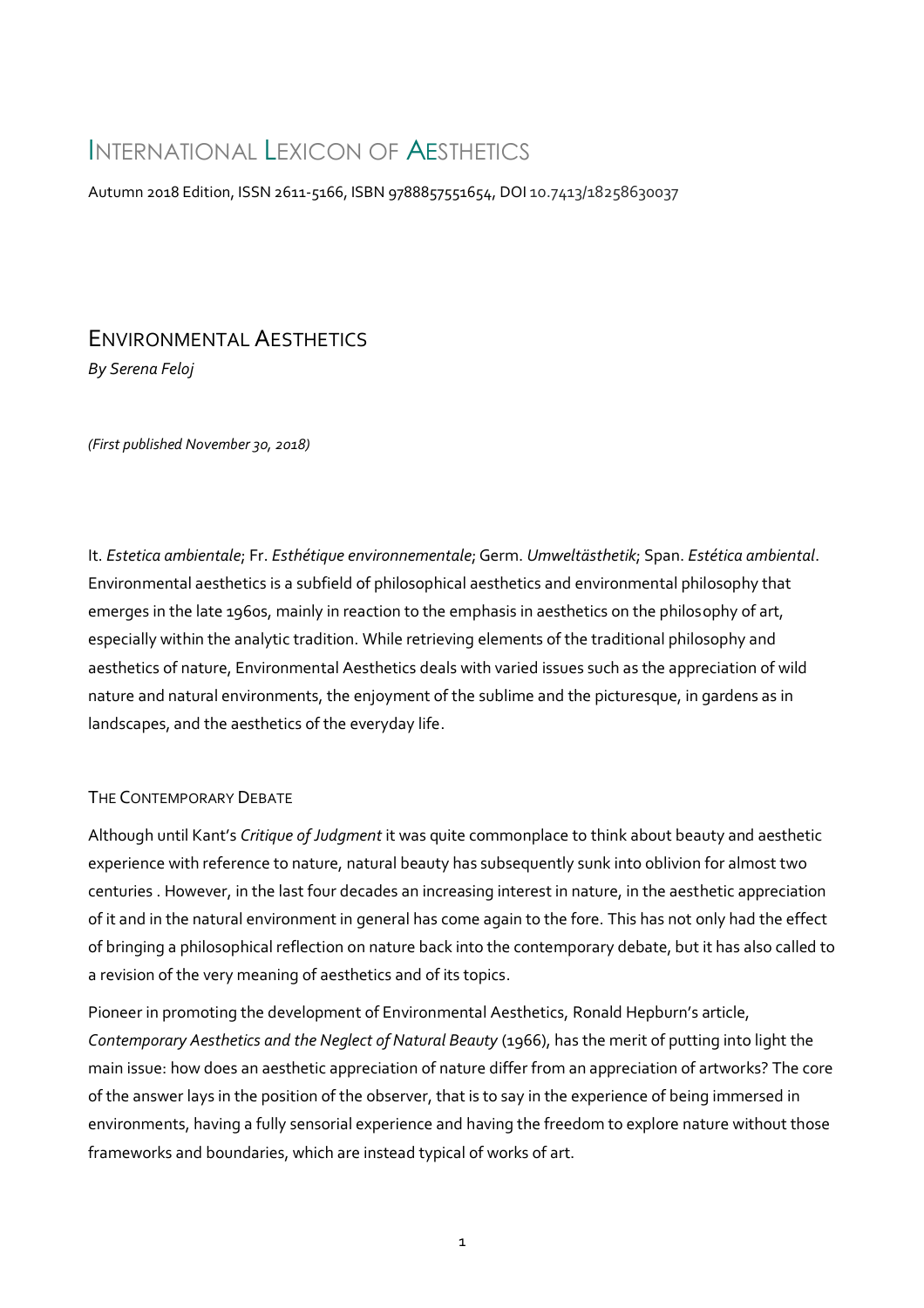Starting from Hepburn's definition of environmental aesthetics, the contemporary debate, assuming the freedom of natural environments as distinguished from works of art, investigates in what ways this kind of aesthetic appreciation can affect our experience and judgment. To the established distinction of the contemporary debate into two main fronts, those of *cognitivism* and *noncognitivism*, one can also add nowadays, as Paolo D'angelo suggests, the following three positions: the athmospheric model, geophilosophy and the landscape aesthetics (D'Angelo 2008).

1. Cognitivists argue that in order to have an "appropriate" aesthetic appreciation of nature we need to guide our experience by means of the natural sciences' concepts and structures (D'Angelo 2006). As the main representative of this position, Allen Carlson has been supporting, since the 1970s, the idea of a fundamental bond between our aesthetic experience and the scientific knowledge of the environment. In the aesthetic judgment on nature we do not consider only its sensible qualities, but we also organize these qualities according to scientific categories, validated by scientists and naturalists. Based on this perspective, natural history and natural sciences provide the appropriate criteria for an aesthetic appreciation of nature (Carlson 2002).

2. Often in objection to Carlson's approach, non-cognitivists (or formalists) underscore the subjective aspects of the aesthetic experience (in reference, for example, to multisensory engagement, imagination, and emotion) and support the idea that an aesthetic appreciation of nature is not determined by our scientific knowledge but rather by our disposition to let ourselves be amazed. Within this framework, Arnold Berleant highlights the importance of a sensory immersion and of an active and embodied appreciation, that aims to involve the observer in a total immersion in the object of appreciation (Berleant 2012). According to these ideas, some non-cognitive approaches provide nowadays relevant contributions to the description of a model for the aesthetic appreciation not only of art and nature, but also of the other aspects of everyday experience. This kind of approach focuses not only on natural but also on urban environments, finding a connection with contemporary theories on aestheticization and with the so called everyday aesthetics. Sharing the same non-cognitive approach, Noël Carroll advocates a distinctive perspective on the environment, as he stresses the fundamental role of our emotional responses in the aesthetic appreciation of nature. Carroll (1993), like then Malcolm Budd (2002) and Nick Zangwill (2001), traces back his non-cognitivist approach to Kant's aesthetic formalism and plays in the contemporary debate the notion of natural beauty derived from Kant's account.

3. The notion of atmosphere is prominent in a quite unique approach to environmental aesthetic, targeting the perceptive totality of our experience in the environment. Gernot Böhme (2017) shows how our experience of nature could play a leading heuristic role in the very definition of aesthetics. According to Böhme's account, our perception is always synaesthesic and what we actually perceive are atmospheres, understood as quasi-things (Griffero 2017). Atmospheres refer notably to the link between environmental qualities and the emotional state of the subject, thereby partially retrieving Baumgarten's definition of aesthetics as theory of sensibility and promoting the knowledge of those aspects of nature disregarded by modern natural sciences. By including a reference to German Romanticism and by employing the notion of landscape physiognomic, Böhme nurtures a direct relationship with nature as a perceptive experience.

 $\overline{2}$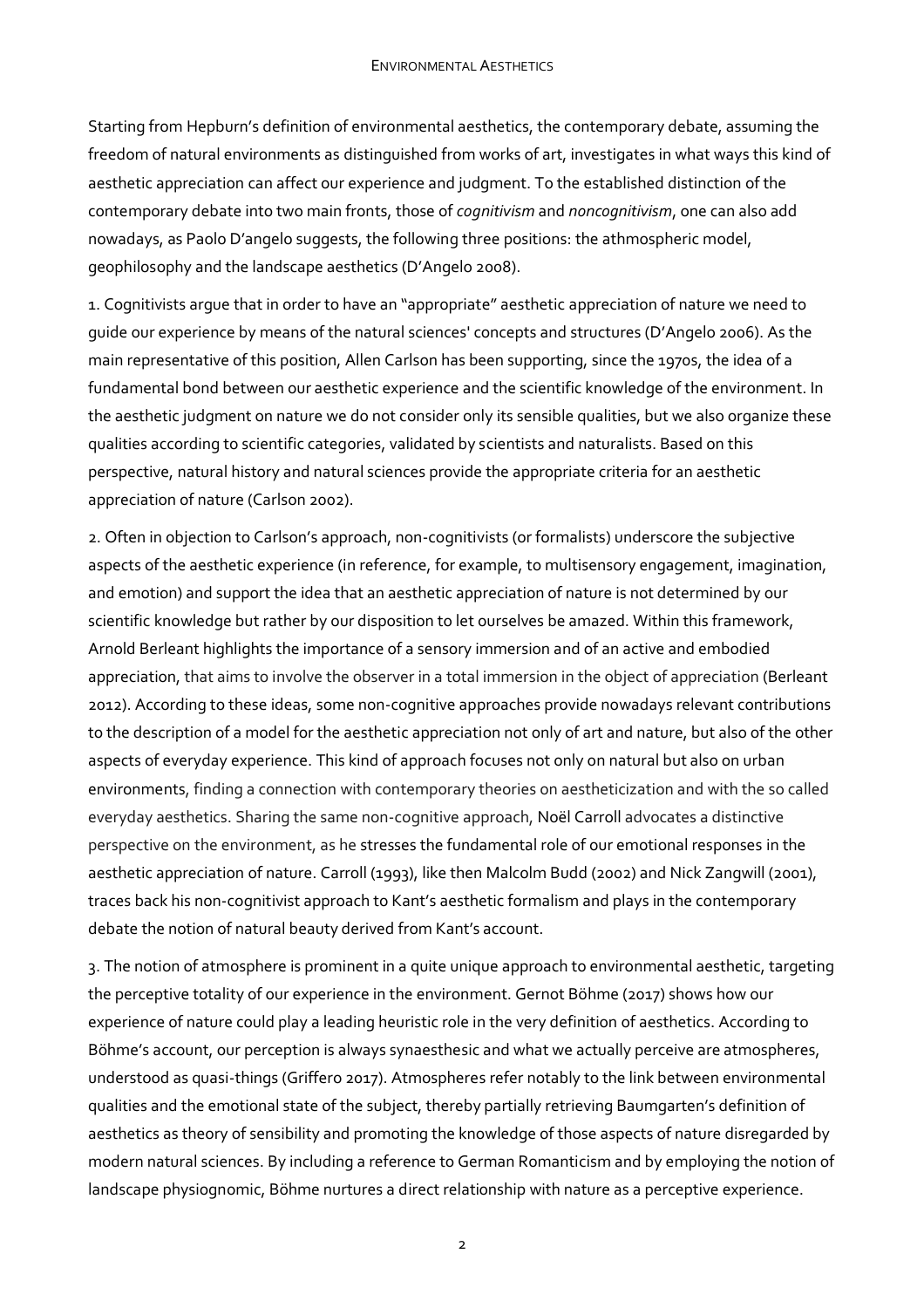#### INTERNATIONAL LEXICON OF AESTHETICS

4. Geophilosophy is the term employed by Gilles Deleuze and Félix Guattari in the 1990s in order to define the relationship between philosophy and space, understood as geography of thought. Geophilosophy acquires then a political undertone while supporting the investigation ,for instance, of the opposition between localization and delocalization within a spatial framework. Carl Schmitt, Martin Heidegger and Ernst Jünger's conceptual apparatuses are here employed to explain the complex dynamics of globalization and local rooting. In this perspective, geophilosophy is taken as a particular declination of environmental aesthetics to the extent that it questions the relationship of the subject with his/her lived experience of the territory. As Böhme's theory of atmospheres, also geophilosophy relies on the notion of landscape and refers to German Romanticism in opposing an aesthetic experience of nature to the technical and scientific appropriation of it. Geophilosophy is nevertheless interested in our living experience on Earth, not as a perceptive and atmospheric world, but as the space the citizen concretely lives and inhabits (Bonesio 2002).

5. All the paradigms of environmental aesthetics previously analyzed tend to reduce the aesthetic experience to one kind of experience or explanation, e.g. scientific knowledge, the perceptive experience or the identitary relationship with the territory. Another declination of environmental aesthetics has recently developed a different approach that understands aesthetic experience as autonomous and endowed of its own distinctive traits, notably as an experience that organizes the sensible to the aim of giving us pleasure and ascribing values. This kind of approach places in the centre the notion of landscape (D'Angelo 2010). Whereas both the atmospheric model and geophilosophy refer to the landscape as a physiognomic model that explains our aesthetic experience of nature, the most recent approach to landscape emphasizes the relational and imaginative aspects of this notion. To this aim, Emily Brady's "integrated aesthetic" (2003) gives a prominent role to the imaginative engagement, integrating it with typical components of the aesthetic response, such as the senses, emotions, disinterestedness, and a contemplative attitude. Landscape is thereby employed to explain our relationship with the environment in a fully aesthetic perspective, going beyond the opposition between nature and art or nature and history, thus retrieving traditional aesthetic categories, such as that of the sublime. The imaginative engagement in our aesthetic experience of nature defines then some kind of extension of our perception and gives another possible meaning to environmental aesthetics, one which finds in the notion of landscape a (re)new(ed) challenge (D'Angelo 2008).

#### ART AND AESTHETICS

Environmental aesthetics investigates some of the most traditional issues, such as the relationship between nature and art and the connection between aesthetics and ethics. Both these issues concern the definition of environmental aesthetics.

Even though environmental aesthetics is developed first of all as a rejection of the predominance of art appreciation in aesthetics, the focus on nature and on our experience of it does not exclude a comparison with the work of art. In this respect, though, environmental aesthetics includes totally opposite positions. Carlson, from the inside of a cognitivist paradigm, denounces the traditional tendency to treat natural

3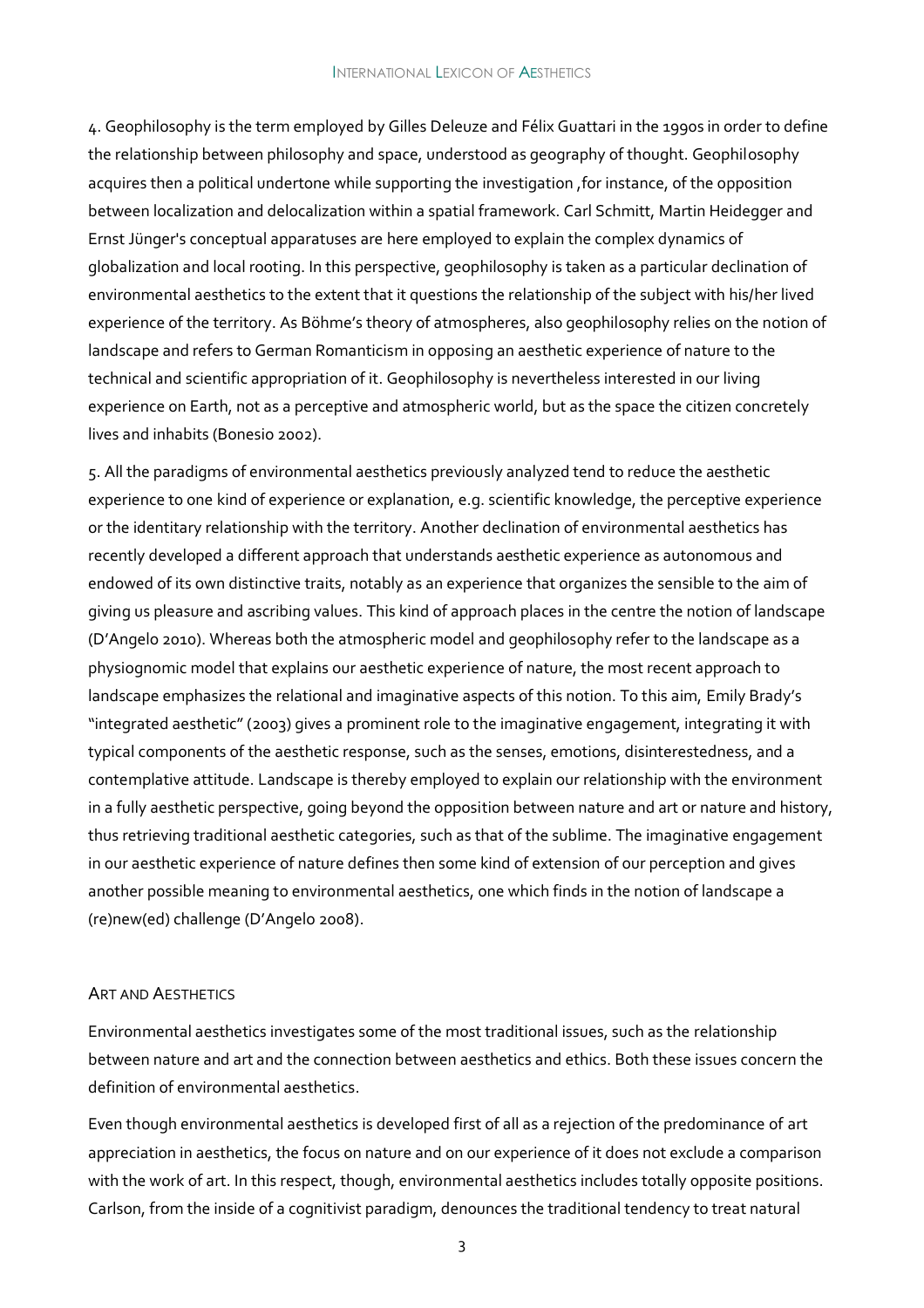objects as if they were single pieces of art or to consider landscape as a scenery, modeled by landscape paintings. Carlson calls then to consider the very notion of environment as nature in which we are drenched and he describes the appreciation of nature as essentially different from what we experience in front of art. Whereas in the appreciation of art we are guided by the history of art, by our knowledge of the art world and by the awareness of the artist's action, in nature, Carlson maintains, in order to discern what can be the object of our appreciation, we need another kind of knowledge, notably that of science.

At variance with Carlson's cognitive approach, some of the most recent researches in environmental aesthetics, especially while reconsidering the notion of landscape, do not exclude the role of art from their accounts of environmental experience. Land Art and Environmental Art, with their historical and conceptual differences, are considered within this framework, as a theoretical interrogation of nature, that rewrites the relationship between art and nature in a completely non-mimetic manner. This kind of art establishes then a dialogue with environmental aesthetics to the extent that it places at the centre our experience of nature, our appreciation of it and our imaginative engagement with the natural environment.

In a definition of environmental aesthetics, at least a brief mention of its relationship with environmentalism is due. The connection between environmental aesthetics and ethics is more evident in those approaches, such as geophilosophy, which consider our concrete relationship with nature as the territory we live and inhabit. The cognitivist approach, while it sees some difficulties in the relationship between environmental aesthetics and environmentalism (Carlson 2010), assigns prominent roles to sciences such as geology, biology, and especially ecology, not only for the aesthetic appreciation of nature but also for environmental preservation practices. Other approaches, both the non-cognitivist and the atmospheric model, deal with an "ecological aesthetics" or "ecoaesthetics" in order to codify the relationship between environmental aesthetics and the preservation of the natural environment (Toadvine 2010).

In this direction, new avenues are constantly explored in environmental aesthetics, dealing with social and political theories, philosophy of biology, animalism, environmental policies and practices. All these approaches aim not only to theoretically develop environmental aesthetics further, but also to better understand the appreciation we may experience while living in our environment.

#### **BIBLIOGRAPHY**

- A. Berleant, *Aesthetics beyond the Arts: New and Recent Essays*, Burlington, Ashgate, 2012.
- G. Böhme, *The Aesthetics of Atmospheres*, ed. by J.-P. Thibaud, London, Routledge, 2017.
- L. Bonesio, *Oltre il paesaggio. I luoghi tra estetica e geofilosofia*, Bologna, Arianna Editrice, 2002.
- E. Brady, *Aesthetics of the natural environment*, Edinburgh, Edinburgh University Press, 2003.
- M. Budd, *The aesthetic appreciation of nature. Essays on the aesthetics of nature*, Oxford, Oxford University Press, 2002.

4